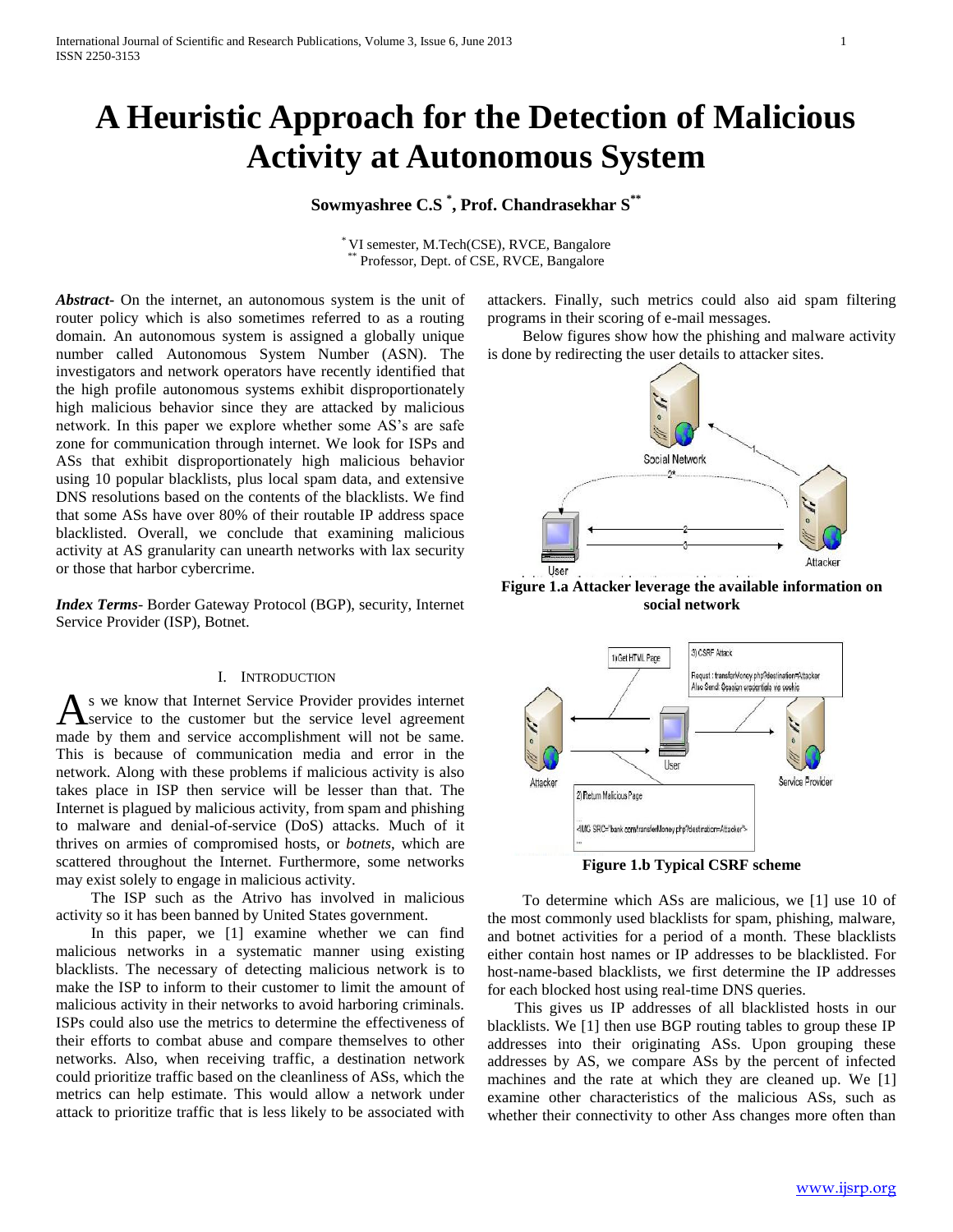those without malicious activity. The key findings of our study are the following.

 • A large fraction of routable space is malicious for some ASs: Four ISPs—two from Ukraine, one from Iran, and one from Belarus—have over 80% of their routable IP addresses blacklisted. This raises concerns regarding the purpose of such ISPs.

 •Some providers regularly peer with malicious ASs: We find 22 provider ISPs with 100%of their customer ASs engaged in significant malicious activity.

 • Malicious ASs differ from benign ones in other ways. They are more likely to become completely unreachable than those that have less malicious activity, and they are likely to have more peers. However, the duration of unreachability is short for these ASs, which may have implications for orchestrated depeering attempts.

 Overall, these results confirm that examining malicious activity at the AS granularity can help find networks that are disproportionately bad, providing a metric for focusing network cleanup efforts.

#### II. RELATED WORK

 In this section we mainly concentrate on the data collection and the BGP routing table.

#### *A .DATA COLLECTION*

 To create a comprehensive evaluation of an AS, we [1] use a diverse set of data sources. Each of our data sources lists machines reported as engaging in some form of malicious activity.

 *1) Phishing Sites:* Phishing sites attempt to collect sensitive data, such as login credentials, credit card numbers, account numbers, and social security numbers, from users by impersonating legitimate organizations or brands. The Anti-Phishing Working Group and Phish Tank have among the largest data feeds listing such phishing sites.

 *2) Spam Senders:* A mail server can use IP blacklisting to prevent compromised machines from sending mail directly. Spamhaus runs the most widely used blacklist in this context.

 *3) Exploited Hosts:* Spamhaus also maintains a second blacklist, known as the XBL. This list contains prefixes (often

individual IP addresses) of hosts infected with exploits often used to send spam. This includes open proxies, computers infected with viruses that are known to send spam, and other

exploits. This data is updated every half hour and is labeled Spamhaus XBL

 *4) Malware Downloads:* Malicious software, or *malware*, including viruses, worms, and trojans, have harmful effects on the computers they infect. Three of our data sets list Web sites that host malware downloads. The Clean-MX Viruswatch mailing list, eSoft, and Malware Patrol all independently collect URLs that host malware.

 *6) Bot Command and Control:* Botnets consist of groups of compromised machines used for malicious purposes on the Internet.. Bots must get their instructions from their bot masters, often through command and control servers. The ShadowServer Foundation provides lists of botnet command and control servers along with their IP addresses.

**TABLE 2.1**

**Degree to which an IP address appears in multiple blacklists**

| Number of Blacklists with | Number of           |  |  |
|---------------------------|---------------------|--|--|
| Given IP Address          | <b>IP</b> Addresses |  |  |
|                           | 29,631,573          |  |  |
|                           | 9,566               |  |  |
| 3                         | 3,650               |  |  |
|                           | 1,290               |  |  |
| 5                         | 320                 |  |  |
| 6                         | 112                 |  |  |
|                           | 29                  |  |  |
|                           |                     |  |  |
|                           |                     |  |  |

 In Table 2.1, we show the number of data sets containing each IP address. The Spamhaus XBL is roughly three orders of magnitude larger than any other data set, so the vast majority of IP addresses appear only in that single data set. It is further unsurprising that some IP addresses appear in two or three data sets. The below Table 2.2 gives the overview of datasets.

 Here we have considered top ten websites like APWG, esoft, Spamhaus and so an are going to monitor the ISP's for a month and detect the malicious AS IP addresses.

## **Table 2.2 Overview of Datasets**

|                |                                                                  | Duration       | Unique IP  | Unique | Median IPs | Std. Dev.  |
|----------------|------------------------------------------------------------------|----------------|------------|--------|------------|------------|
| Label          | Description                                                      | $(in \, days)$ | Addresses  | ASs    | Per AS     | IPs per AS |
| <b>APWG</b>    | Phishing URLs from the Anti-Phishing Working Group               | 30             | 9.560      | 1,803  |            | 18.0       |
| Bot C&C        | Botnet command and control IPs from the ShadowServer Foundation  | 30             | 1.986      | 611    |            | 11.4       |
| CleanMX        | Malware serving sites from the CleanMX Virus Watch mailing list  | 30             | 2.974      | 687    |            | 12.0       |
| eSoft          | Malware serving sites from eSoft, Inc.                           | 30             | 8,000      | 1,196  |            | 27.2       |
| Local Spam     | URLs from spam messages received by the IU CS Department         | 30             | 5.495      | 1.024  |            | 16.5       |
| Malware Patrol | MalwarePatrol's block list for malware-serving sites             | 30             | 871        | 368    |            | 5.3        |
| PhishTank      | Phishing URLs from PhishTank                                     | 28             | 7,143      | 1,580  |            | 14.2       |
| Spamhaus SBL   | Verified spam sources from Spamhaus.org Block List               | 29             | 6.422      | 2.005  |            | 8.9        |
| Spamhaus XBL   | Hijacked machines from Spamhaus.org Exploit Block List           | 29             | 29,585,604 | 13.580 |            | 31.568.1   |
| SI-Feed        | URLs and IP addresses from spam emails from Support Intelligence | 30             | 7.591      | 1.420  |            | 20.2       |
| SI-DNS         | IP addresses from DNS resolutions on the ST-Feed data set        | 30             | 4.448      | 911    |            | 11.8       |
| <b>SURBL</b>   | Host names appearing in spam messages from SURBL                 | 30             | 29,324     | 2.739  |            | 47.2       |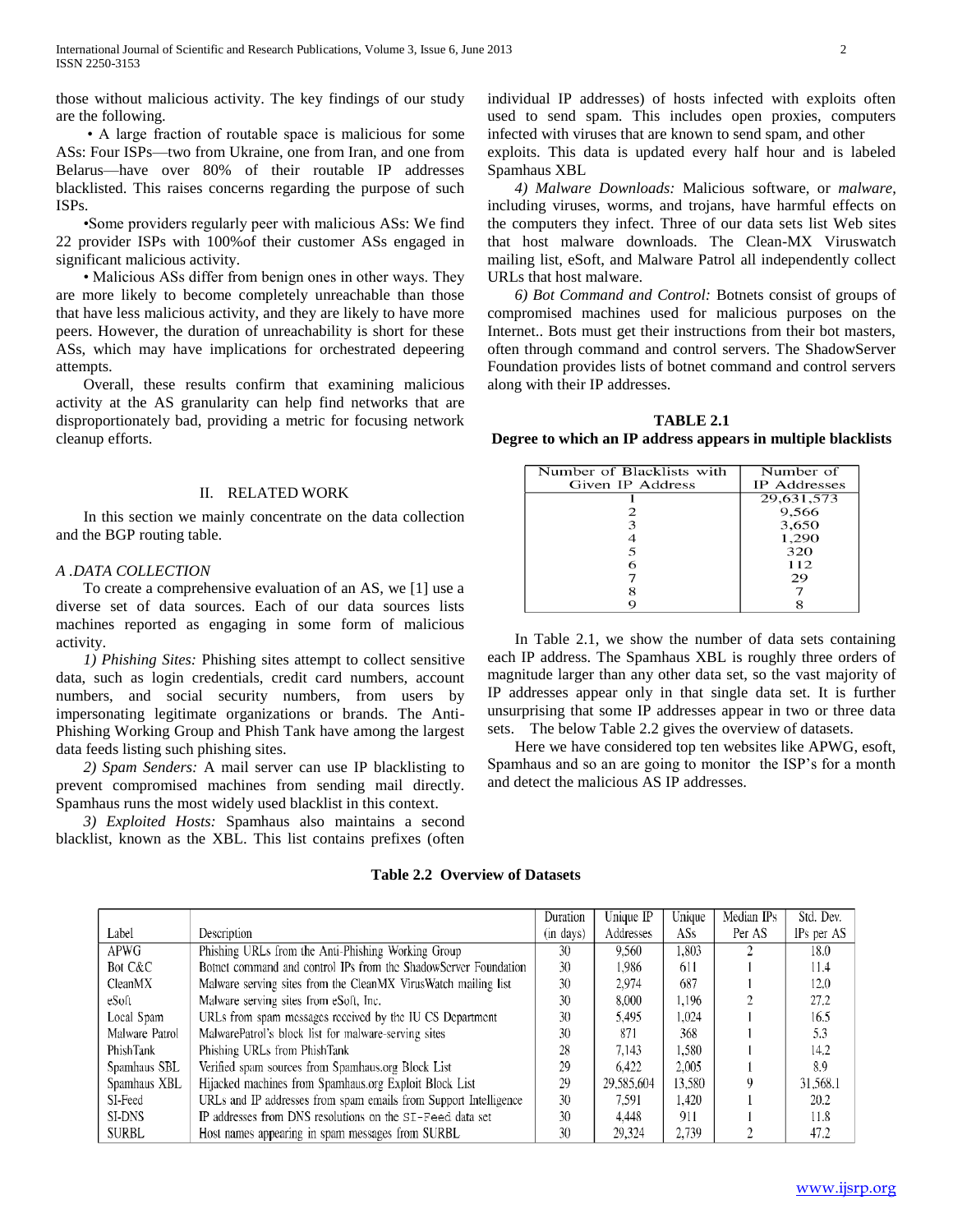The below figure 2.a shows the percentage of malicious hosts in AS.



**Figure 2.a Percentage of badness for each AS**

# *B.INTERNET ARCHITECTURE*

 The INTERNET has experienced a tremendous growth in its size and complexity since its commercialization. The Internet connects thousands of autonomous systems (ASs) operated by many different administrative domains such as Internet service providers (ISPs), companies and universities. Since two ISPs might merge into one and each administrative domain can possess several ASs, an administrative domain can operate one or several ASs.

 Routing within an AS is controlled by intradomain routing protocols such as static routing, OSPF, IS-IS, and RIP. A pair of ASs interconnects via dedicated links and/or public network access points, and routing between ASs is determined by the interdomain routing protocol such as Border Gateway

 Protocol (BGP). One key distinct feature of the interdomain routing protocol is that it allows each AS to choose its own administrative policy in selecting the best route, and announcing and accepting routes. One of the most important factors in determining routing policies is the commercial contractual relationships between administrative domains.

 We [2] propose an augmented AS graph representation to capture AS relationships. We classify the relationship between a pair of interconnected ASs into customer–provider, peering, and sibling relationships. There is no publicly available information about inter-AS relationships. ISPs do not register their relationships to the Internet registries. Internet Routing Registries (IRR) was created as a repository of routing policies. However, some ISPs are not willing to reveal their policies, and even if they were, these routing policies might not specify AS relationships.

 We [2] present heuristic algorithms that infer the augmented AS graph from BGP routing tables. BGP routing tables are retrieved from the Route Views server in Oregon, which is publicly available and has the most complete view currently available. The RouteViews server establishes BGP peering sessions with many tier-1 and tier-2 ISPs. Among the connected AS pairs, the algorithms infer that more than 90.5% of the AS pairs have customer– provider relationships, less than 1.5% of the AS pairs have sibling relationships, and less than 8% of the AS pairs have peering relationships.

 We can model the connectivity between ASs in the Internet using an AS graph  $G=(V, E)$  where the node set V consists of ASs and the edge set E consists of AS pairs that exchange traffic with each other Fig.2.b shows an example of an AS graph. The *degree* of an AS is the number of ASs that are its neighbors. Formally, the degree of AS u,  $D(u)=\{v|(u,v) \subseteq E\}$ 



**Figure 2.b AS graph example**

#### III. PROPOSED WORK

 In this section we [2] describe a heuristic algorithm for inferring AS relationships and method to overcome BGP vulnerability.

#### *A. HEURISTIC ALGORITHMS FOR INFERRING AS RELATIONSHIPS*

 The below algorithm will be treated as a final heuristic algorithm because identify peering relationships from the rest of connected AS pairs by using the heuristic that two peering ASs' degrees do not differ by more than R times where R is some constant that has to fine tuned.

Input: BGP routing tables Output: Annotated AS graph G

Phase 1: Use either Basic or Refined algorithm to coarsely classify AS pairs into provider-customer or sibling relationships

Phase 2: Identify AS pairs that can not have a peering relationship

For each AS path  $(u_1, u_2, \ldots, u_n)$ , 1.  $\overline{2}$ find the AS  $u_j$  such that degree[ $u_j$ ]=max<sub>1</sub>  $\leq i \leq n$  degree[ $u_i$ ] for  $i = 1, ..., j - 2$ ,  $\mathbf{3}$  $\operatorname{notperring}[u_i, u_{i+1}]\text{=}1$  $\overline{\mathbf{4}}$ 5. for  $i = j + 1, ..., n - 1$ ,  $6\phantom{1}6$  $\text{notpeering}[u_i, u_{i+1}] = 1$ if edge[ $u_{j-1}, u_j$ ] $\neq$ sibling-to-sibling and edge[ $u_j, u_{j+1}$ ] $\neq$  sibling-to-sibling 7. if degree $[u_{j-1}]$ >degree $[u_{j+1}]$ 8. 9.  $\text{notpeering}[u_j, u_{j+1}] = 1$  $10.$ else  $\text{notpeering}[u_{j-1},u_j]\text{= 1}$  $11.$ Phase 3: Assign peering relationships to AS pairs

For each AS path  $(u_1, u_2, \ldots, u_n)$ , 1.

 $\overline{2}$ for  $j=1, ..., n-1$ ,

 $\overline{4}$ .

- if notpeering $[u_j, u_{j+1}] \neq 1$  and notpeering $[u_{j+1}, u_j] \neq 1$  and 3.  $\mathrm{degree}[u_j]/\mathrm{degree}[u_{j+1}] < R$  and  $\mathrm{degree}[u_j]/\mathrm{degree}[u_{j+1}] > 1/R$ 
	- $\text{edge}[u_j, u_{j+1}] = \text{peer-to-peer}$

#### *B. SECURE BGP ROUTE DISTRIBUTION*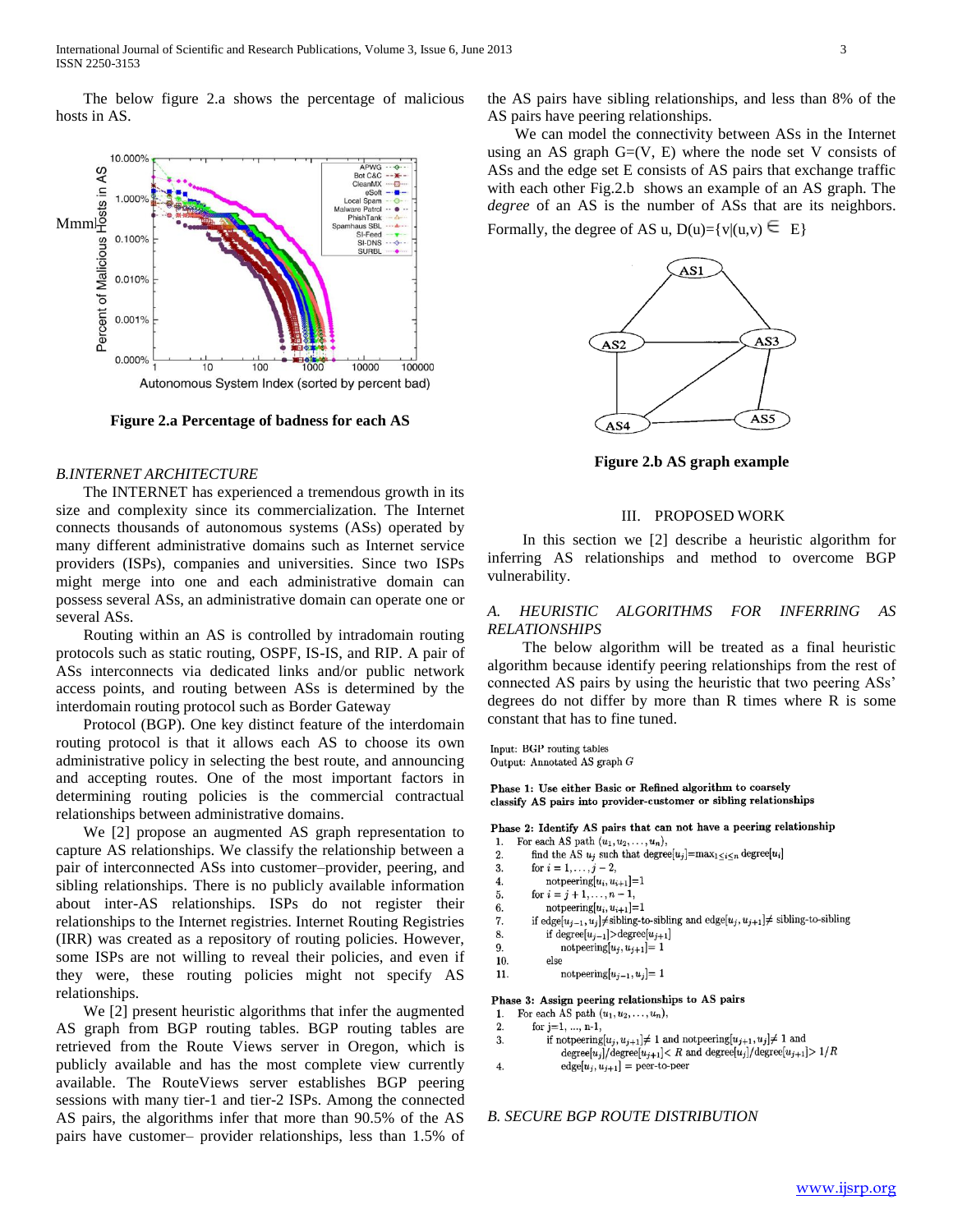The approach we[3] adopted to securing BGP route distribution involves two Public Key Infrastructures3 (PKI's), a new path attribute containing "attestations," and the use of IPsec. These components are used by a BGP speaker to validate the authenticity and data integrity of BGP UPDATE's that it receives, and to verify the identity and authorization of the senders

#### *Public Key Infrastructures (PKI's) and Certificates*

 S-BGP uses two PKI's, based on X.509 (v3) certificates, to enable BGP speakers to validate the identities and authorization of BGP speakers and of owners of ASes and of portions of the IP address space. These PKI's parallel the existing IP address and AS number assignment delegation system and take advantage of this extant infrastructure.

 The two PKI's involve four types of certificates, as illustrated below (in the diagrams).

 • The higher node is the issuer for the certificates defined in the tier below it.

• The name of the current tree node (organization, AS, router, etc.) is the subject of the certificate.

 • Any additional fields shown in the node, e.g., address block(s), are in an extension in the certificate.

• Other X.509 certificate fields are assumed, but not

Shown—sequence number, subject public key, signature, validity period, etc.





**Figure 3.a Address allocation for PKI structure**

# *Route Validation*

 Attestations and certificates are used by BGP speakers to validate routes asserted in UPDATE messages, i.e., to verify that the first AS in the route has been authorized to advertise the address block(s) by the address block owner(s), and that each subsequent AS has been authorized to advertise the route for theaddress block(s) by the preceding AS in the route.



**Figure 3.b UPDATE format with route attestation**

#### IV. CONCLUSION

 This paper has examined whether some networks are safe harbors for malicious activity. This paper found that several ASs have high concentrations of malicious IP addresses, while others represent disproportionately higher malicious activity than their equivalently sized peers. Our analysis can be used to help increase ISP accountability and can become a mechanism to combat malicious activity. This paper provides efficient methods for AS path selection and also provides methods for overcoming from BGP vulnerability. The limitations of the proposed system are changing the black listed IP address by administrator, IP address of the black listed AS is not properly converted to host name and inaccuracy of the heuristic algorithm.

 The above limitations can be overcome by collecting the attack history from the destination or by network routing infrastructure. Network and host-based intrusion detection services may collect and aggregate data on attacks and provide them to the security service vendors to analyze. Instead of using Heuristic algorithm for BGP path selection we can make use of BGP Decision algorithm and decision will be done using attributes like AS\_PATH, origin, next hop attribute and many more.

# ACKNOWLEDGMENT

 I would like to express sincere thank to my guide Prof. Chandrasekhar S for his guidance and support to publish this paper.

 I would also like to thank all my friends and family members who helped me indirectly to present the paper.

#### **REFERENCES**

- [1] Craig A Shue, Andrew J.Kalafut, and Minaxi Gupta, "Abnormally malicious autonomous systems and their internet connectivity", 2012.
- [2] L.Gao, "On inferring autonomous system relationships in the internet," IEEE/ACM Trans. Netw., vol. 9, no. 6, pp. 733–745, Dec. 2001.
- [3] S. Kent, C. Lynn, and K. Seo, "Secure border gateway protocol (S-BGP)," IEEE J. Sel. Areas Commun., vol. 18, no. 4, pp. 582–592, Apr. 2000
- [4] R. White, "Securing BGP through secure origin BGP (soBGP)," Internet Protocol J., vol. 6, no. 3, pp. 15–22, 2003.
- [5] J. Rexford, J. Wang, Z. Xiao, and Y. Zhang, "BGP routing stability of popular destinations," in Proc. ACM SIGCOMM IMW, 2002, pp. 197-202.